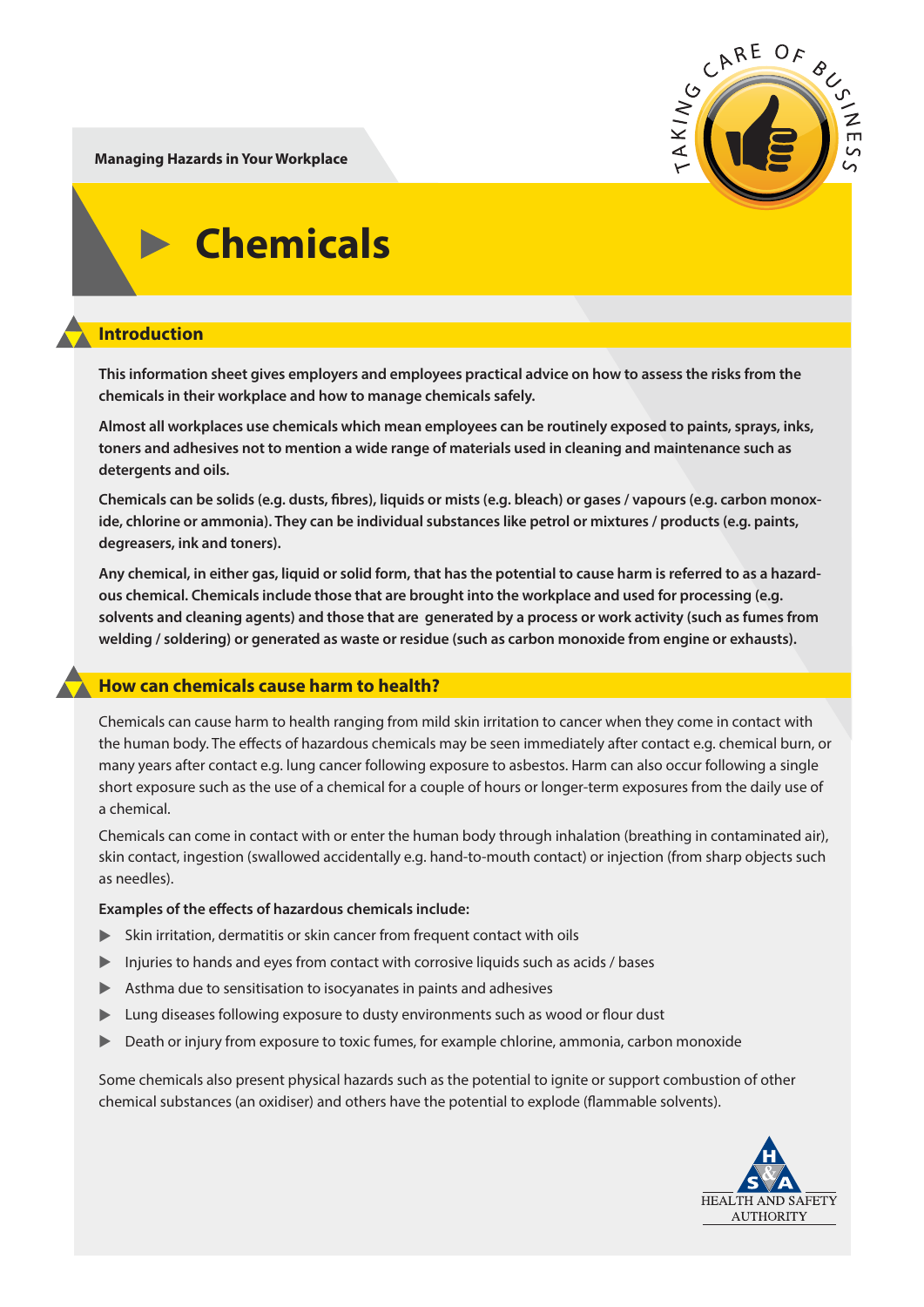

## **Assessing the risk of chemicals**

#### **1. Make a list (inventory)**

Walk around your workplace and make a list of all the chemicals you bring in and those generated by work activities (dust, residues, waste).

The following shows an example of a simple inventory:

| Name of<br>chemical | How much?<br>Where is it<br>stored?                                         | What is it<br>used for?  | <b>Hazard</b><br>information | <b>Supplier</b><br>details                                        | <b>SDS</b><br>available?                               |
|---------------------|-----------------------------------------------------------------------------|--------------------------|------------------------------|-------------------------------------------------------------------|--------------------------------------------------------|
| Best Cleaner        | 5 x 1 Litre<br>containers<br>Stored in<br>cleaning<br>cabínet ín<br>kítchen | Cleaning<br>kítchen area | Eye and skín<br>írrítant     | Acme Cleaning<br>Ltd., 1 Acme Lane,<br>Ind. Estate,<br>Dublin 123 | Yes                                                    |
| Unknown             | Approx. IL<br>On top shelf<br>of garage                                     | Not currently<br>used    | No information               | No information                                                    | No. Arrange<br>for chemical<br>to be safely<br>removed |

#### **2. Identify chemical hazards**

The most important sources of information on the hazards of the chemicals brought into your workplace are the **label** and **safety data sheet (SDS)**.

All chemical containers should be supplied with a label which clearly identifies the chemical and its hazards. Where a chemical is hazardous, the label should contain a signal word (danger or warning) and may include an associated pictogram and a hazard statement giving more detailed information on the hazard (e.g. causes serious eye irritation, causes skin irritation). It should also contain precautionary statements giving advice on safety precautions to be taken (e.g. keep out of reach of children, wear protective gloves / protective clothing / eye protection / face protection). Additional precautionary information may be provided in the safety data sheet.

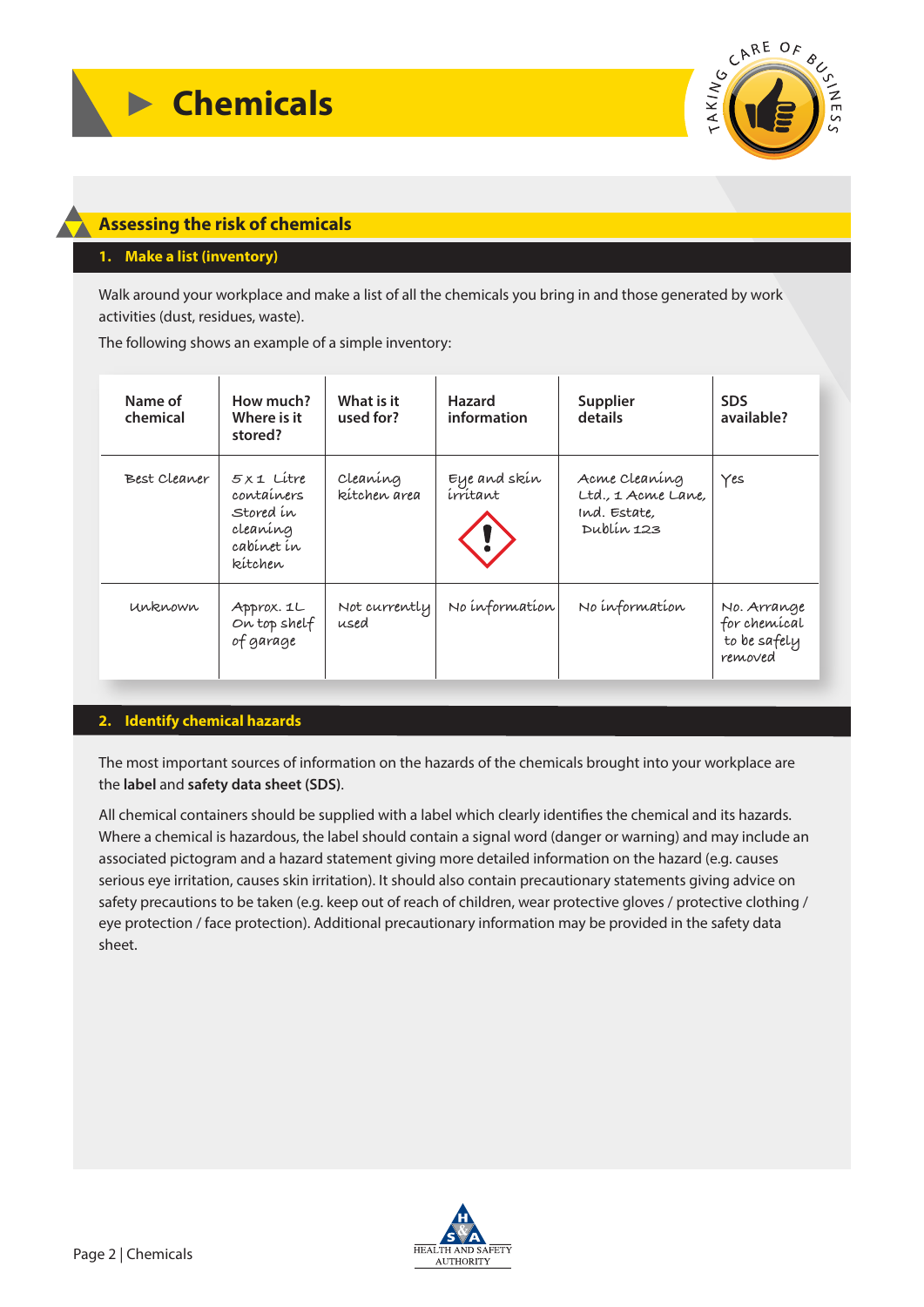# **Chemicals**





A safety data sheet is a document that should be provided by the supplier with all hazardous chemicals. The safety data sheet is a key tool for risk assessment as it includes detailed hazard information, advice on safe handling, use and storage, and the emergency measures to be followed in case of an accident.

#### **3. Assess exposure**

Once you have identified your chemical hazards you then need to assess what the potential exposure is to your employees.

This involves looking at each chemical which you have identified as hazardous and considering the following questions: